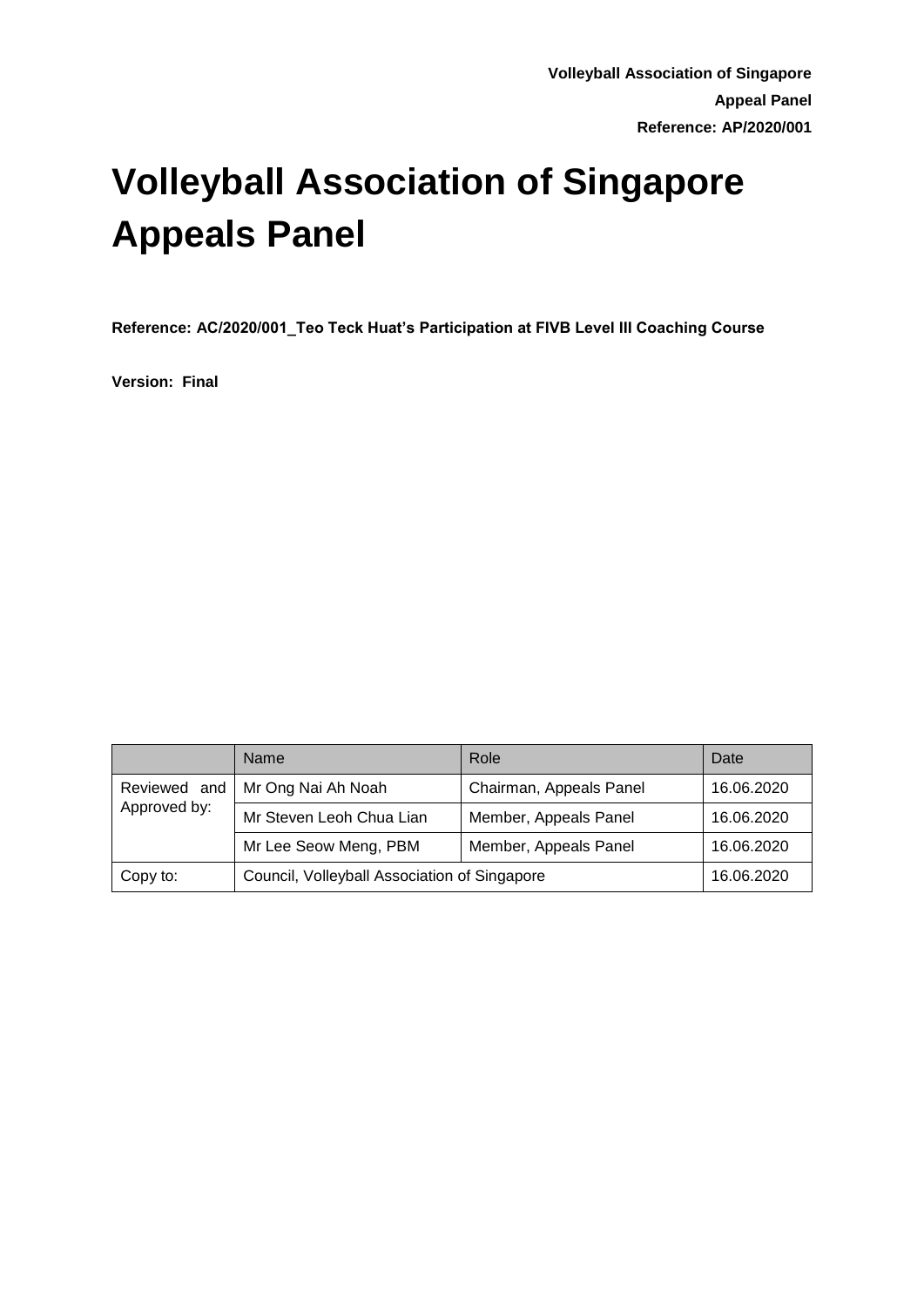#### **I. Introduction**

- 1. On 16 January 2020, Mr Jerry Teo Teck Huat (the "**Appellant**") was given notice by a letter dated 16 January 2020 from the Disciplinary Committee ("**DC**") of the Volleyball Association of Singapore ("**VAS**") that the following disciplinary charges (the "**Charges**") that had been brought against him:
	- a. The Appellant, having registered and attended the Fédération Internationale de Volleyball ("**FIVB**") Level III coaching course (the "**FIVB Level III Course**") that took place in Cairo, Egypt in September 2019 without the endorsement/ recommendation from the National Federation ("**NF**", and in this case, the VAS), had flagrantly disregarded the rules and regulations of the FIVB (the "**First Charge**"); and
	- b. The Appellant, having being aware of the clear requirement to obtain NF's endorsement for participation of the FIVB Level III coaching course, "side stepped" the Association, had acted in complete disregard of the authority of the VAS, and in doing so committed an act detrimental to the reputation of the VAS (the "**Second Charge**").
- 2. In response to the Charges, the Appellant's legal counsel, Gravitas Law LLC, sent a letter to VAS dated 6 February 2020 (the "**6 February Letter**"). The 6 February Letter was a detailed 39-page letter, annexing evidence and written correspondence in alleged support of the Appellant's position that the charges were "*baseless*". In the same letter, the Appellant stated that he "*will not attend any disciplinary hearing out of protest…and will rely on this response as full and complete response to the Charges*".
- 3. The DC convened a hearing on 10 February 2020 which the Appellant was given notice of but did not attend.
- 4. On 4 March 2020, the Disciplinary Committee ("**DC**") imposed the following sanctions on the Appellant (the "**Decision**"):
	- a. expulsion as a member of the VAS with immediate effect and disallowed to be registered as a member for a period of three (3) years (36 months) with effect from 4 March 2020; (the "**First Sanction**")
	- b. repeal of a right, being prohibition from participation, for a period of three (3) years with effect from 4 March 2020, in any official activity or events as a player, a coach, a team manager, and/or an instructor of volleyball within the sphere of the VAS (the "**Second Sanction**").
- 5. The Appellant has appealed against the Decision (the "**Appeal**").
- 6. An Appeals Panel of VAS (the "**AP**") was convened to hear the Appellant's appeal against the Decision in accordance with Section IX Clause 3 of the VAS Constitution (the "**VAS Constitution**") and Clause 18 of the VAS Disciplinary and Appeal Regulations of 5 March 2020 (the "**VAS Disciplinary Regulations**").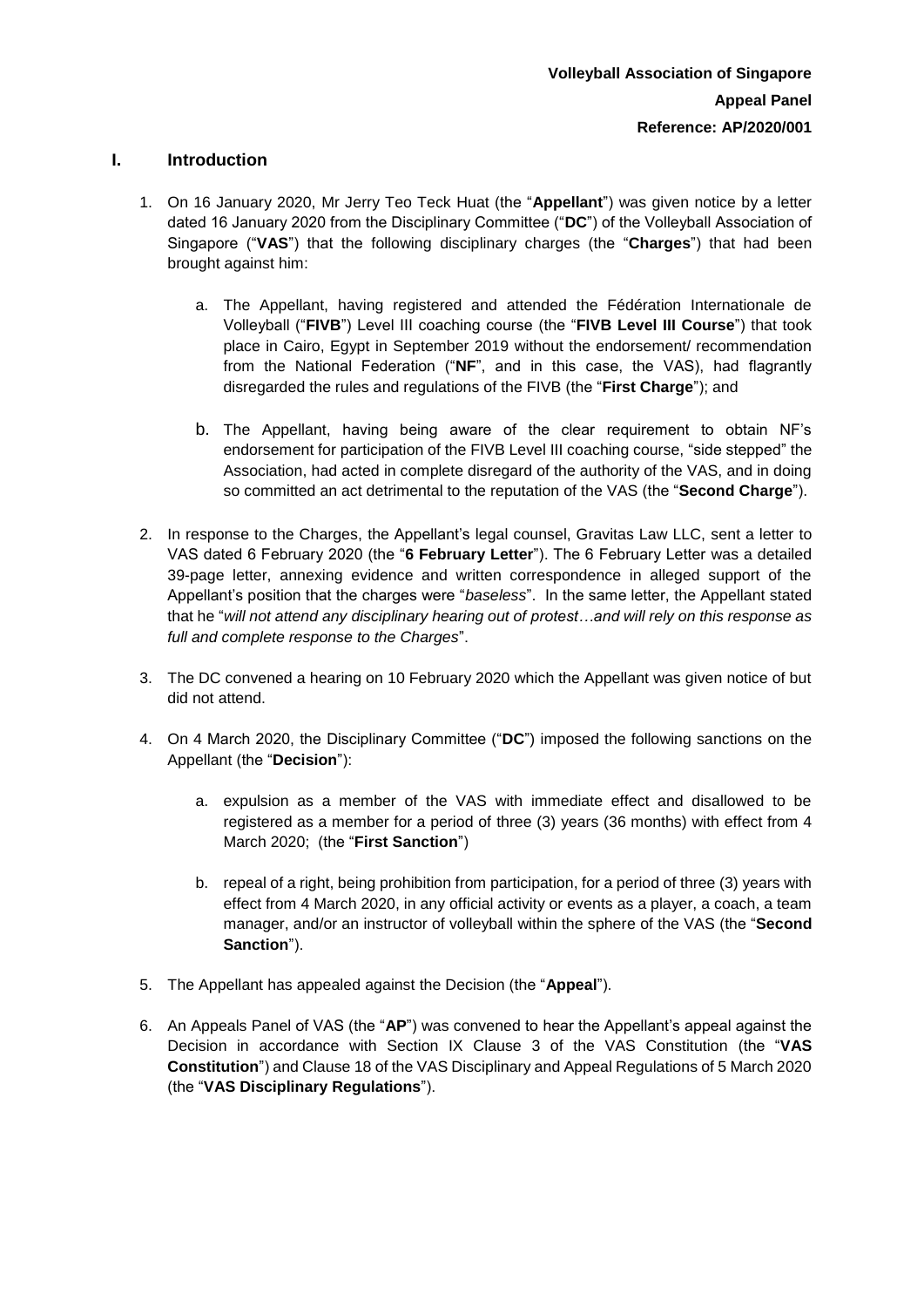# **Volleyball Association of Singapore Appeal Panel Reference: AP/2020/001**

7. On 21 May 2020, a hearing was conducted (through the video conferencing platform, Google Meet) for the Appellant to address the AP on the Appeal (the "**Hearing**"). The Appellant attended the Hearing and addressed the AP orally. A video-recording of the Hearing was also made. The Appellant also made reference to the 6 February Letter written by his legal counsel.

## **II. The Appellant's Position**

- 8. The Appellant did not dispute that he had registered and attended the Level III Course in Egypt. The Appellant also did not dispute that he did not obtain endorsement or recommendation from the VAS before he attended the FIVB Level III Course.
- 9. In the Hearing, the first key point that the Appellant submitted was that the FIVB did not request for NF endorsement in any way, directly or indirectly during the entire application process (see 17:47 to 17:57 of the Hearing). He submitted that he had applied directly to the Egypt Volleyball Federation ("**EVF**") to obtain acceptance into the FIVB Level III Course being held in Cairo, Egypt (see 11:50 to 11:55 of the Hearing). He also claimed that he had directly liaised with the EVF with regard to the requirements for his application to confirm his acceptance into the FIVB Level III Course (see 14:37 to 15:02 of the Hearing), that EVF had informed him that there was no need for NF endorsement, and that the VAS was aware of this (see 18:08 to 18:30 of the Hearing).
- 10. To support this assertion, the Appellant referred to correspondence between him and EVF. He also claimed to have spoken to a lady from EVF over the phone, who said he did not need NF endorsement for the FIVB Level III Course (See 13:52 to 14:16 of the Hearing). He claimed that the supporting EVF correspondence (the "**Alleged EVF Correspondence**") was to be found in an annex in the "39 page letter" that he sent to the VAS through his lawyers (see 18:08 to 18:46, and 19:00 to 19:06 of the Hearing). The "39 page letter" was understood to be the 6 February Letter from the Appellant's legal counsel.
- 11. The second key point that the Appellant submitted was that at the material time, the Appellant was not aware of the requirement by FIVB for coaches to obtain an endorsement from the relevant NF (in the Appellant's case, VAS) in order to attend the FIVB Level III Coaching Course (see 16:17 to 16:26 of the Hearing). When this was put to the Appellant during the Hearing, the Appellant repeated that he was "*unsure*" about this requirement (see 22:10 to 22:26 of the Hearing).
- 12. This was also the Appellant's position at paragraph 5 of the 6 February Letter, where the Appellant sets out that "*Mr Teo was never made aware of the requirements stated therein until receipt of the 16 January Letter*".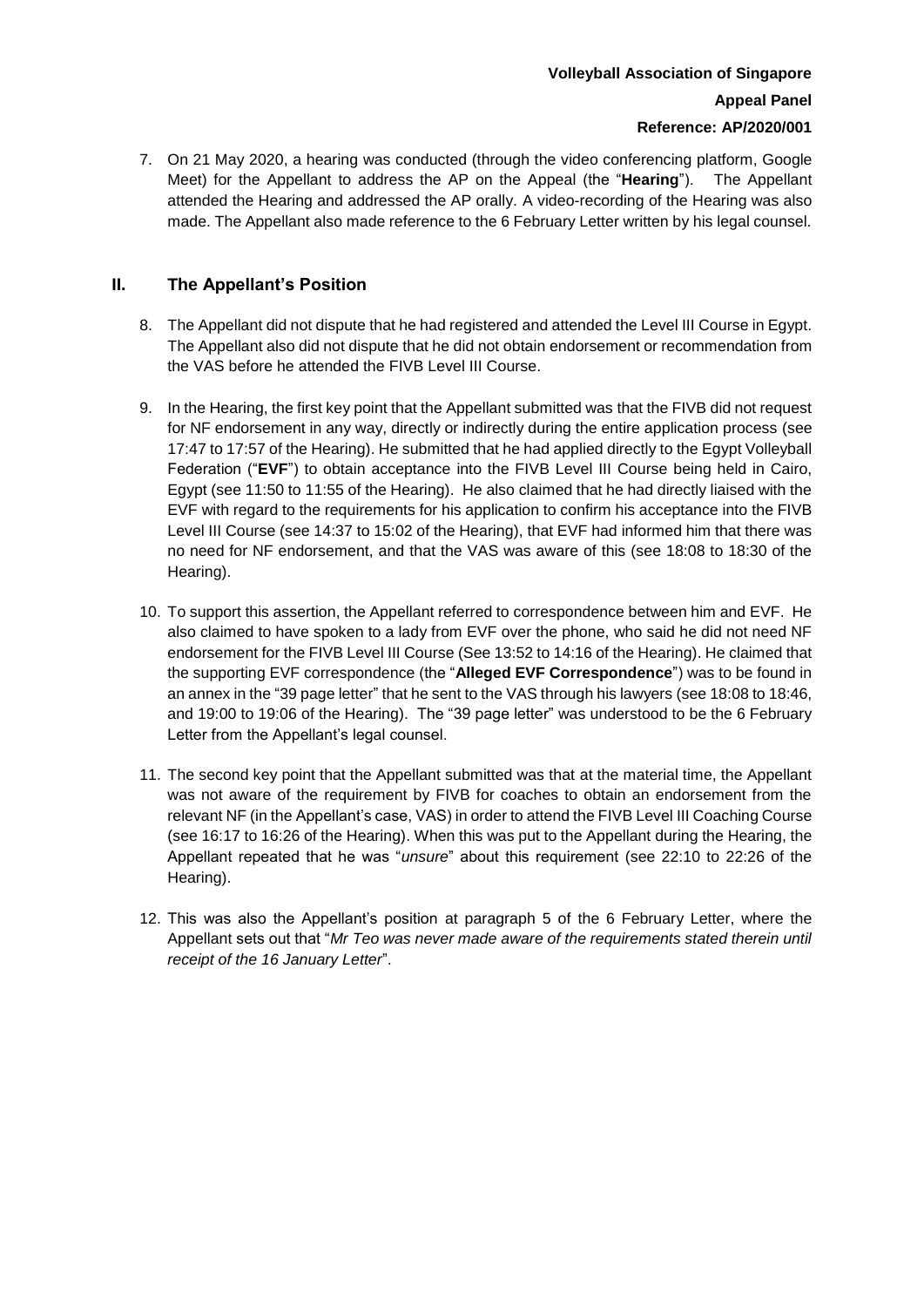- 13. The Appellant also made the following submissions during the Hearing:
	- a. that he did not flagrantly disregard the FIVB Regulations as he did not intentionally or unintentionally mislead the VAS or FIVB, nor had he forged any documents to get FIVB's approval for his attendance at the course (see 11:34 to 11:49 of the Hearing);
	- b. that the DC did not have concrete evidence for the Charges; (see to 11:06 to 11:10 ,and 16:17 to 16:26 of the Hearing) and
	- c. that his FIVB Level III Course was on "*Train the Trainer*", and therefore was subject to different regulations (see the 16:38 to 17:12 of the Hearing).

#### **III. The AP's Findings**

14. The AP has considered the Appellant's arguments, and sets out its findings on them below.

## *A. Did the FIVB Regulations require the approval/endorsement from the NF before a coach can attend a FIVB Level III Course?*

- 15. First, the AP considered whether the regulations of the FIVB ("**FIVB Regulations**") require NF endorsement/approval before a coach can attend the FIVB Level III Course.
- 16. The regulations of the FIVB ("**FIVB Regulations**") are available on the FIVB website see, for example, <https://www.fivb.com/en/technical-coach/courses> and [https://www.fivb.com/en/development/education/toolsandresourcecentre.](https://www.fivb.com/en/development/education/toolsandresourcecentre)
- 17. The FIVB Regulations clearly require coaches to obtain an endorsement or recommendation from an NF, in the present case VAS for the Appellant, before they can attend a Level III Coaching Course. In fact, each country's NF can only send in 2 recommended candidates, with the only exception being the NF of the country organizing the Level III Course which was entitled to send in 5 candidates.
- 18. See the FIVB Regulations for FIVB Level III courses at page 4 [\(http://www.fivb.org/EN/Technical-](http://www.fivb.org/EN/Technical-Coach/Document/FIVB_2016_DEV_Coaches_Courses_Regulations.pdf)[Coach/Document/FIVB\\_2016\\_DEV\\_Coaches\\_Courses\\_Regulations.pdf\)](http://www.fivb.org/EN/Technical-Coach/Document/FIVB_2016_DEV_Coaches_Courses_Regulations.pdf):

"*Level III: How to Coach*

*…*

*Participants: Must be recommended by their National Federation, which guarantees that the candidate has experience and is on the peak of his/her carrier. Participants cannot be over the age of 55 in the year the course is organised. Preferably coaches linked to national programmes that have passed Level II courses minimum two years before the start of the course. Participants must be active coaches with*  retraceable record of their coaching activities validated by the National *Federation.* 

*Extension: Level III courses must be international. All National Federations from the respective region or Confederation must be invited. Each National Federation may send 2 candidates. In case of a small number of applicants, the number of candidates*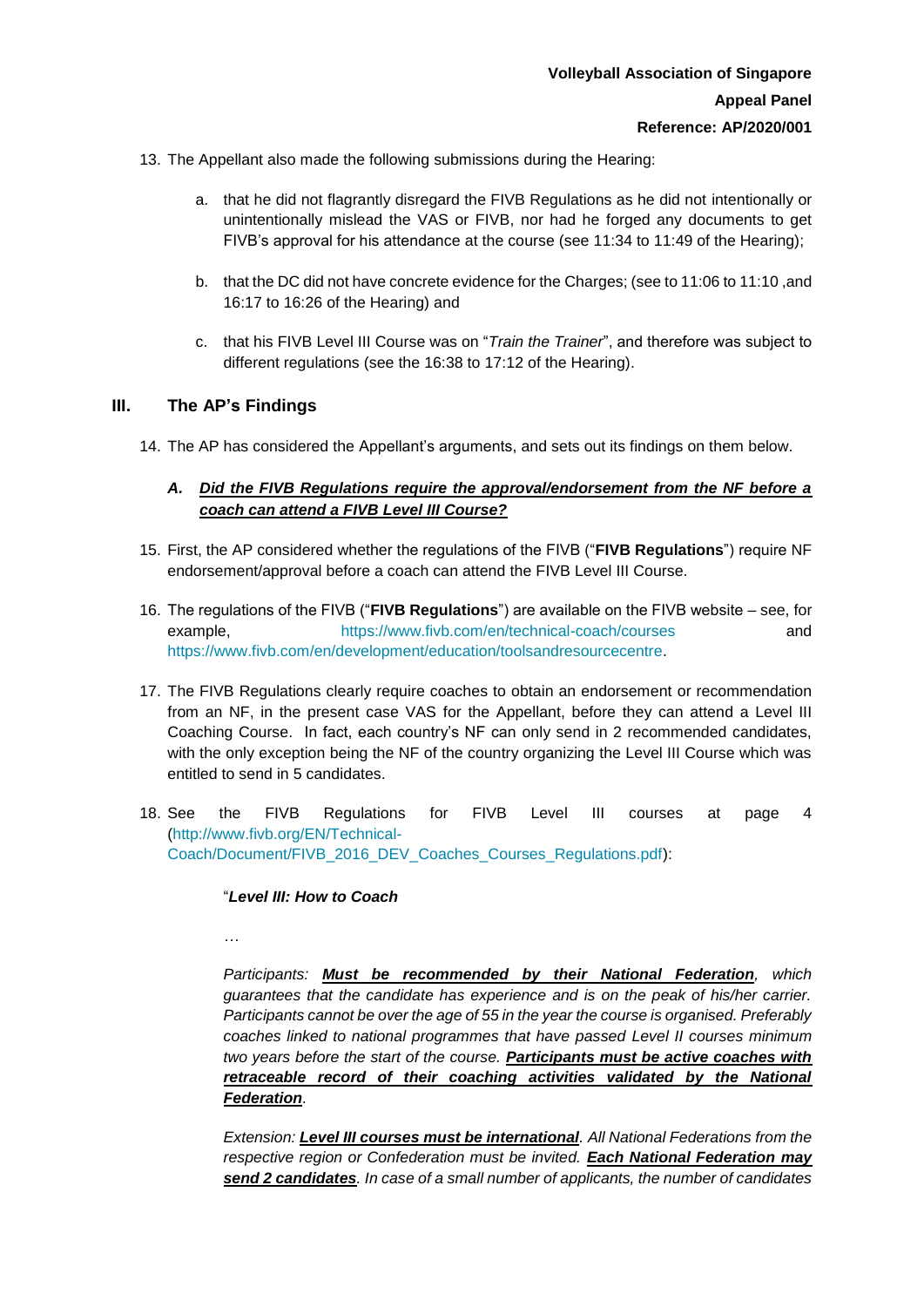*may be increased, but regional participation should always have priority. The organising National Federation / Development Centre may have maximum 5 participants of the total quota.*

*The official invitation letters must be sent to the respective Confederation and National Federations 3 – 5 months prior to the course. A copy of the invitation must be sent to the FIVB Sports Development Department*"

*… The organiser is responsible for sending the complete application file of ALL applicants no less than two months prior to the start of the course. The required documents are as follows:* 

- *a. FIVB Application form*
- *b. FIVB Curriculum Vitae form including a digital photo*
- *c. FIVB Level I & II coach certificates*
- *d. Recommendation letter from the candidate's National Federation*
- *e. ELIGIBLE passport copy*

[emphasis added]

- 19. The first paragraph of the FIVB Regulations cited in the previous paragraph was quoted to the Appellant at paragraph 2 of the 16 January Letter.
- 20. The AP finds that the phrase "*must be recommended by their National Federation*" indicated that recommendation (i.e. endorsement) from the relevant NF was a necessary requirement for coaches to attend FIVB Level III courses.
- 21. As previously mentioned, the Appellant claimed that he had submitted the Alleged EVF Correspondence to the VAS in the "39 page letter" that he sent to the VAS through his lawyers. The AC has reviewed the 39 page 6 February Letter. At Annexure A, page 6 of the 6 February Letter, the Appellant adduced an invitation letter from the EVF to the Appellant dated 15 August 2019 officially inviting him to the FIVB Level III Course (the "**Invitation Letter**").
- 22. The AC finds that the nature of the Invitation Letter appears to be a document "*for extracting visa entry to Egypt*", and proof of the Appellant's acceptance into the FIVB Level III Course. It is not conclusive of whether the FIVB had thereby waived the requirement for NF endorsement or not, or that the NF endorsement requirement was not applicable.
- 23. Other than the Invitation Letter, the AC has not had sight of any of the Alleged EVF Correspondence in the 6 February Letter. The AC also has not have received any proof of the Appellant's alleged conversation with a lady from EVF that NF endorsement was not required for the FIVB Level III Course in Cairo. This is contrary to the Appellant's claims that he had provided such proof of direct liaison between EVF and himself.
- 24. As no other correspondence between the EVF and the Appellant was adduced, the AC does not find any proof that the FIVB had agreed there was no need for the Appellant to obtain NF endorsement, before he could register for the FIVB Level III Course.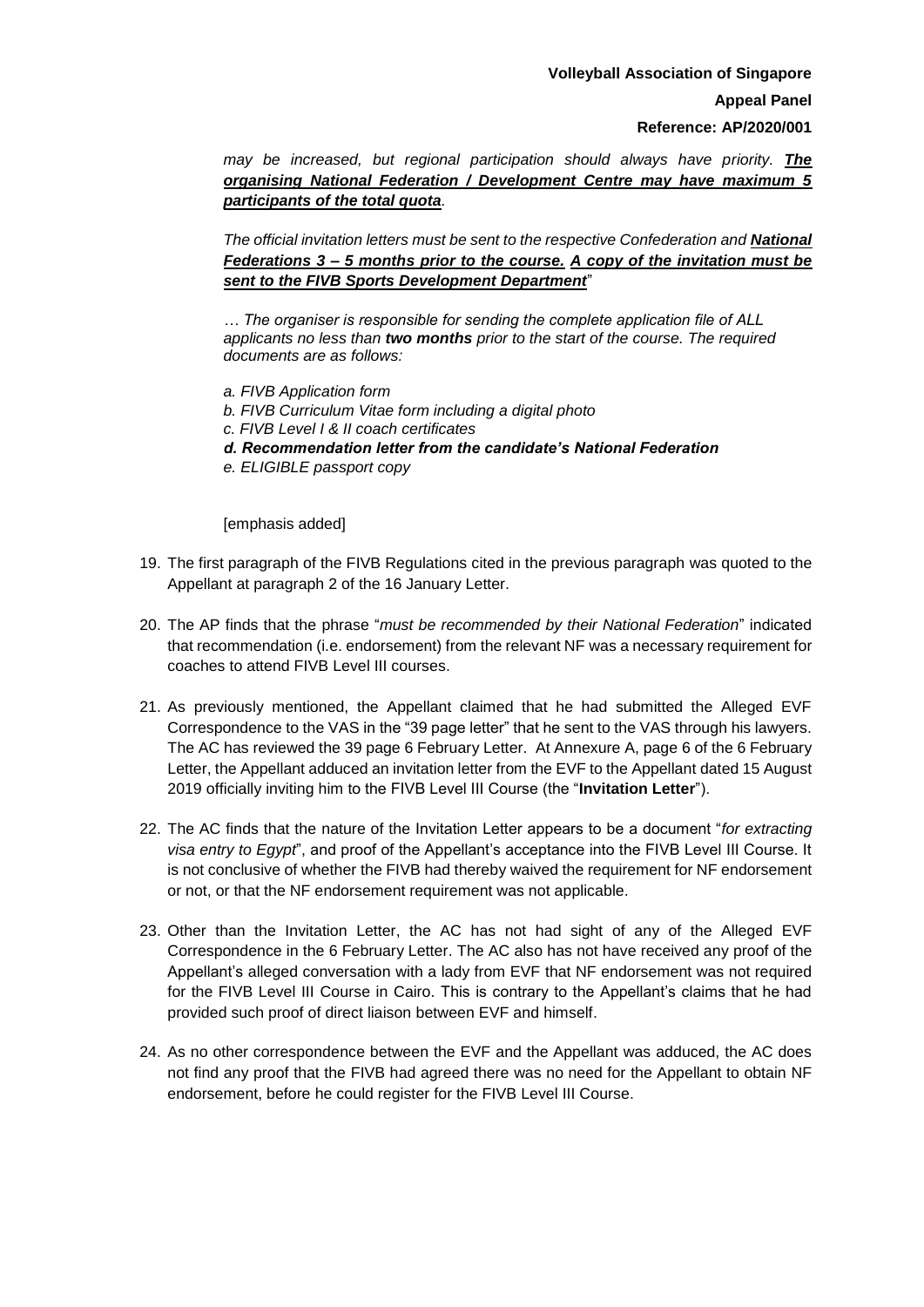# **Volleyball Association of Singapore Appeal Panel Reference: AP/2020/001**

## 25. The Appellant tried to argue that his FIVB Level III Course ("*Train the Trainer*") was somehow subject to different regulations*.* No evidence was adduced by the Appellant on the different regulations that allegedly applied to his course. In the absence of evidence, the AP is unable to accept the Appellant's argument. It is, in any event, clear that the course which the Appellant attended was a FIVB Level III Course and the applicable FIVB Regulations at paragraph 18 above would apply.

## *B. Was the Appellant aware of the requirement to obtain NF's endorsement for participation of the FIVB Level III coaching course?*

- 26. The AP has examined the Appellant's 6 February Letter together with the annexures.
- 27. Annexure B of the 6 February Letter sets out correspondence between the VAS and the Appellant in April 2017. The Appellant has submitted that he was not aware of the requirement for NF endorsement in the FIVB Regulations.
- 28. In 2017, the Appellant exchanged various emails with VAS from 3 April 2017 to 18 April 2017 to ask VAS for approval to attend the FIVB Level II Course held from 19 June to 23 June 2017 in Thailand (the "**Thailand Level II Course**") – see pages 9 to 17 of the 6 February Letter.
- 29. In particular:
	- a. In an email dated 3 April 2017 at 20:19hrs, the Appellant emailed VAS to ask about the application to attend the Thailand Level II Course. See page 17 of the 6 February Letter.
	- b. In an email dated **7 April 2017** at 05:57hrs, the Appellant emailed VAS to process his application. See page 15 of the 6 February 2017 letter.
	- c. In an email dated 12 April 2017 at 13:55hrs to the VAS, the Appellant challenges the condition imposed by VAS that a coach must volunteer 90 hours before being granted approval by the VAS. Notably, the Appellant does not actually challenge the fact that he needed prior approval from VAS to attend the Thailand Level II Coaching Course. See page 13 to 14 of the 6 February Letter.
	- d. In an email dated 18 April 2017 at 11:39hrs, the Appellant wrote to VAS: "*Please advice (sic) of the status as I am preparing the purchase of the air ticket*". The Appellant was asking about his request for approval from VAS to attend his Thailand Level II Coaching Course. The Appellant's email indicated that he was not going to fly overseas and attend the course without approval of the VAS. See page 12 of the 6 February Letter.
	- e. In an email on 19 April 2017 at 12:38hrs, the Appellant wrote to FIVB requesting to attend the Thailand Level II Course as an independent candidate as "*the national federation rejected my application*". In doing so, the Appellant was acknowledging that he had tried to apply to an NF (i.e. VAS) for approval. See Annexure C, page 20 of the 6 February Letter.
- 30. All this evidence indicates that the Appellant was aware of the requirement for NF approval. Otherwise, the Appellant would not have applied to VAS for approval in order to attend the Thailand Level II Course in 2017.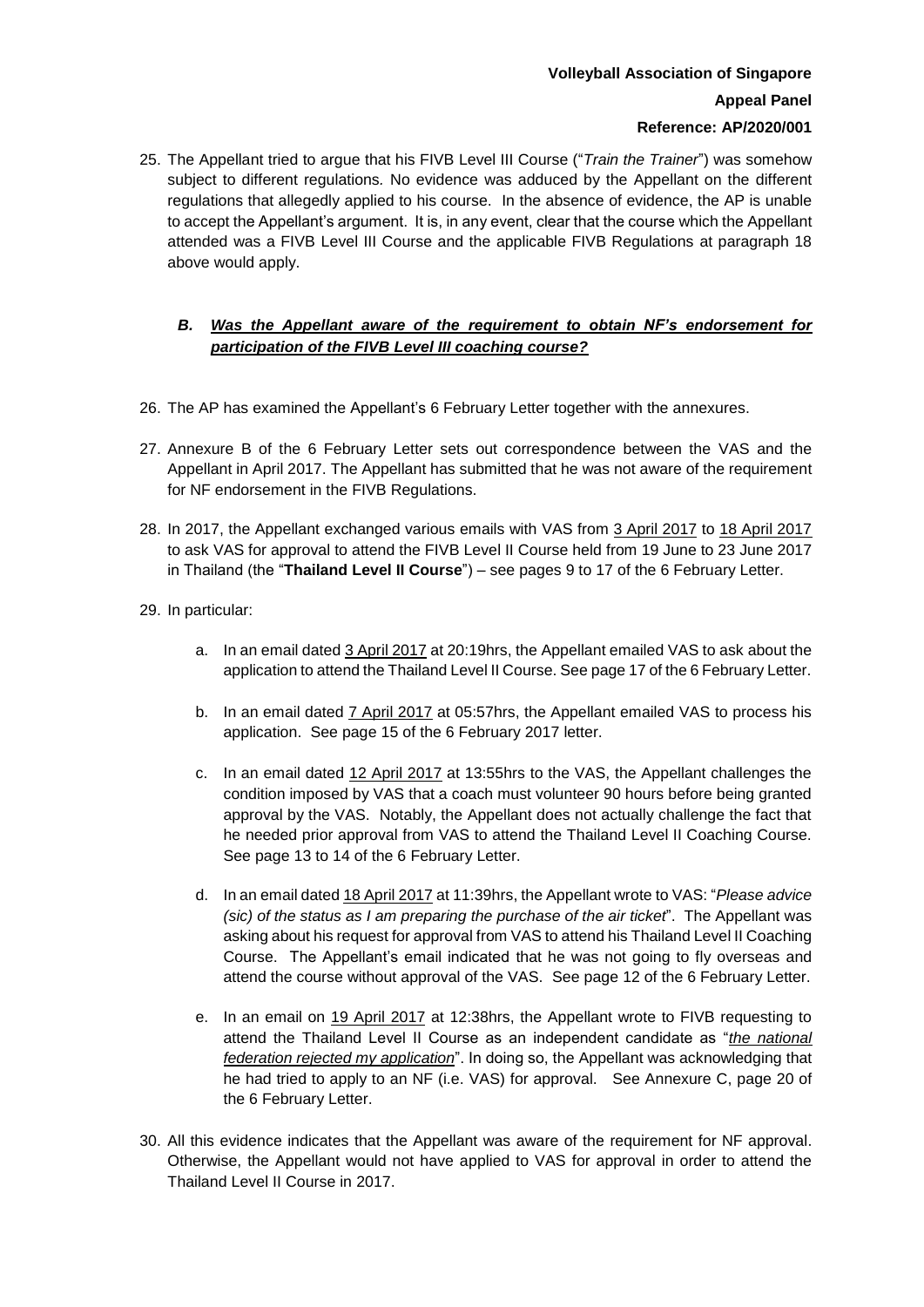- 31. Moreover, even if the Appellant was not aware of this requirement when he first applied to VAS for approval in 2017, he was subsequently made aware of the requirement for NF approval when he tried to apply directly to FIVB in Thailand, and was informed of the need to obtain a nomination letter from his NF.
- 32. This was admitted as such by the Appellant at paragraph 7 of his 6 February Letter, where his counsel wrote that:

"*On or about 19 April 2017, we are instructed that Mr Teo, wrote directly to FIVB Thailand to state that VAS had rejected his application given his refusal to commit to volunteering 90 hours and enquired if he could apply and attend the Level II course directly. FIVB Thailand's Mr Issara contacted Mr Teo and asked if Mr Teo could resolve the matter with VAS as to have his application approved. On or about 10 June 2017, Mr Issara emailed Mr Teo an application form and asked him to submit the same with all his certificated and a nomination letter from VAS.*" [emphasis added]

- 33. The Appellant also admitted that after 10 June 2017, he was only able to obtain a place in the Thailand Level II Course when he resolved the issue of volunteer hours with VAS and was able to obtain a nomination letter from VAS – see paragraph 7 of the 6 February Letter.
- 34. The AP notes that this was also borne out from the objective evidence at hand:
	- a. At page 23 of the 6 February Letter, in an email on 10 June 2017 at 13:40hrs, the FIVB representative informed the Appellant that he would need a "*nominated letter from your*  [national] *federation*" before he could apply for the Thailand Level II Coach Course:

"*Dear all,* 

*Please submit C-C3 form, Certificate of Coaches Course Level 1 and Nominated Letter from your federation to [FIVB]*" [emphasis added]

b. After 10 June 2020, the Appellant was only able to obtain approval for the Thailand Level II Course after the VAS sent FIVB a nomination letter to FIVB. See the email from Sally Lim of the VAS to FIVB dated 13 June 2017 at 03:58hrs:

> "*Refer to your email to Jerry Teo… as requested please find attached the C-C3 form, Certificate of Coaches Course Level 1 and Nominated Letter for all the 4 Singapore candidates*"

(At Annexure C, pages 21 and 22 of the 6 February Letter)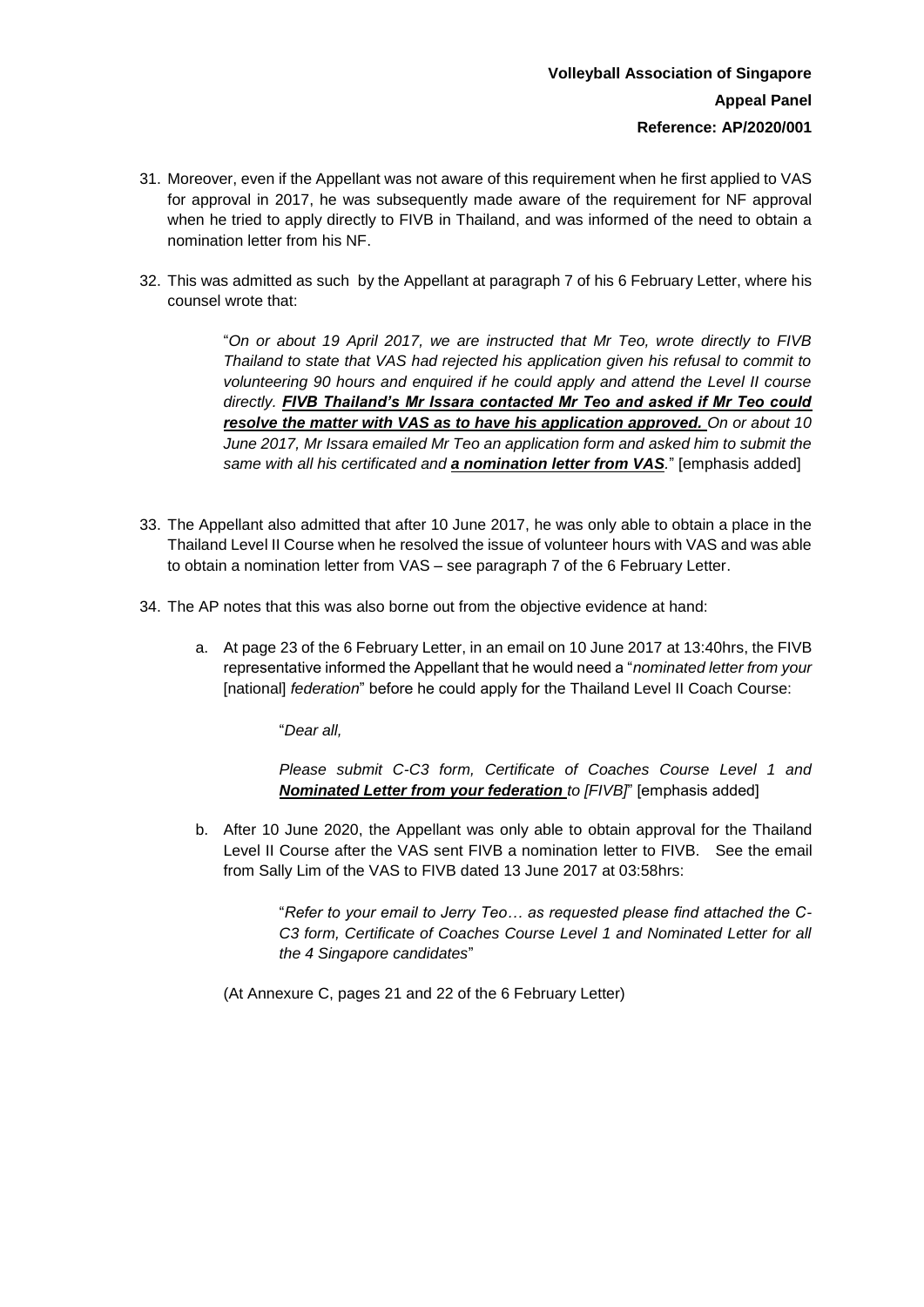c. Only upon receipt of the nomination letter from VAS, did the FIVB then accept the Appellant's place in the Thailand Level II Course. See the response from FIVB to VAS in an email at 13 June 2017 at 17:39hrs (see page 21 of the 6 February Letter):

"*Dear,* 

*Thank you for the files, all good. I confirm hereby that the four participants of Singapore are approved and you are accepted to join the FIVB Coaches Course Level II held in Bangkok on June 19-23 2017"*

- 35. The AP therefore finds that contrary to the Appellant's assertions that he was not aware of the requirement for NF approval, there is clear evidence that the Appellant was fully aware of the requirement for NF approval as early as 2017.
- 36. In the course of the proceedings, the AP had asked the Appellant how he came to know of the FIVB Level III Course, if it was not publicised by VAS at all (see 19:42 to 19:45 of the Hearing). The Appellant told the AP that the FIVB Level III Course was published on the FIVB website, which he saw (see 19:46 to 19:53 of the Hearing).
- 37. The AP notes that the FIVB Regulations are also readily available on the FIVB website see, for example, <https://www.fivb.com/en/technical-coach/courses> and [https://www.fivb.com/en/development/education/toolsandresourcecentre.](https://www.fivb.com/en/development/education/toolsandresourcecentre) It would have been easy for the Appellant to come across these Regulations on the FIVB website, when the Appellant was looking at the same website for the FIVB Level III Course. The AP thus finds that the Appellant's evidence - that he was not aware of the FIVB Regulations – is not credible.

## *C. The AP's Conclusions*

- 38. In the course of the Hearing and in the 6 February Letter, the Appellant had told the AP that he was not aware, or was not informed of the requirement for NF approval to attend the FIVB Level III Course in 2019. When asked to clarify by the AP, the Appellant continued to stand by this point.
- 39. Yet, it is clear from the evidence that the Appellant was aware of the requirement for NF endorsement. In this regard, the Appellant took positions in the Hearing and in the 6 February 2020 letter that were contradicted by the objective evidence provided to the AP. By maintaining that he was not aware of and/or not informed of the requirement for NF endorsement, in spite of the clear and objective evidence, the AP finds that the positions taken by the Appellant were not credible or principled, and possibly untruthful and disingenuous.
- *1) The First Charge*
- 40. In not seeking the approval of the VAS before registering and attending the FIVB Level III Course in Egypt, the AP finds that the Appellant did breach the FIVB Regulations.
- 41. The Appellant was in fact aware of the requirement for NF approval. He had thus knowingly committed the breach of the FIVB Regulations. The Appellant was in flagrant disregard of the FIVB Regulations.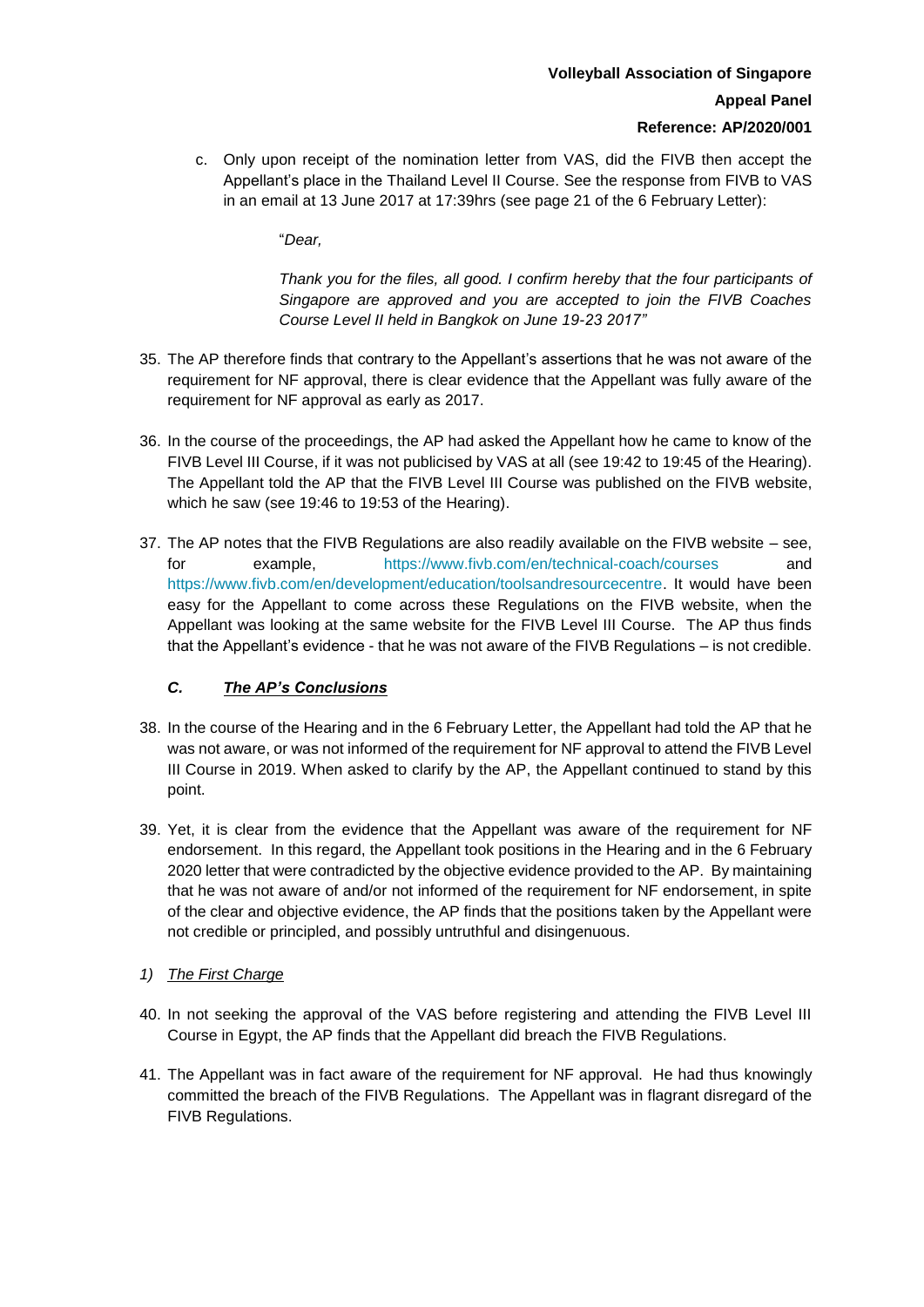- 42. Accordingly, the First Charge is made out.
- *2) The Second Charge*
- 43. As it is clear the Appellant was aware of or was informed about the requirement for NF endorsement as early as 2017, there is no justification as to why the Appellant did not seek the approval of the VAS to attend the Level III Course in Egypt 2019.
- 44. In knowing of the NF endorsement requirement, but "sidestepping" the VAS by attending the Level III Course in Egypt in 2019 without VAS approval, the Appellant had acted in complete disregard of the authority of the VAS, and committed an act detrimental to the reputation of the VAS.
- 45. The AP therefore finds that the Second Charge is made out.

#### **IV. The AP's Sanctions**

- 46. The VAS, as a governing body of the sport of volleyball in Singapore, reserves the right to administer disciplinary action against any of its members for breaches of rules and regulations, in accordance with its Constitution and Rules & Regulations.
- 47. The AP has found that both Charges are made out.
- 48. It will now set out its sanctions in accordance with Clause 9 of the VAS Disciplinary Regulations. Taking into account the facts and surrounding circumstances for the First Charge and the Second Charge, the AP agrees with the DC that these are major offences.
- 49. With respect to the First Charge, the AP takes into account that the relevant regulations breached by the Appellant are that of FIVB's, and not of the VAS. The FIVB has not ruled against the Appellant in respect of his breach of the FIVB Regulations.
- 50. On the Second Charge, it is a requirement of VAS that prior endorsement from VAS is required, before a VAS member can apply for a FIVB course. This requirement is important to the international standing of VAS as the National Federation in its relations with the FIVB. Socalled "independent" candidates (not endorsed by a NF like VAS) applying to FIVB for participation in FIVB courses may undermine the legitimacy and authority of VAS to put forward its own VAS-endorsed candidates for the same courses. VAS' ability to represent the sport of volleyball in Singapore in the international arena, as far as FIVB is concerned, may be affected.
- 51. The local standing of VAS as a National Sports Association supported by the Singapore Government may also be affected. It is noted from the FIVB Regulations (see paragraph 18 above) that FIVB will only allow **two** candidates from each NF for a FIVB Level III Course. If Singapore candidates are allowed to bypass VAS and apply straight to FIVB for a FIVB Level III Course, those "independent" candidates may take up valuable FIVB course spaces that would otherwise go to VAS-endorsed candidates. With the support of the Government, VAS spends valuable time and resources training its people. The opportunities of VAS-endorsed candidates should not be compromised by "independent" candidates who apply to FIVB for enrolment in FIVB courses without VAS endorsement.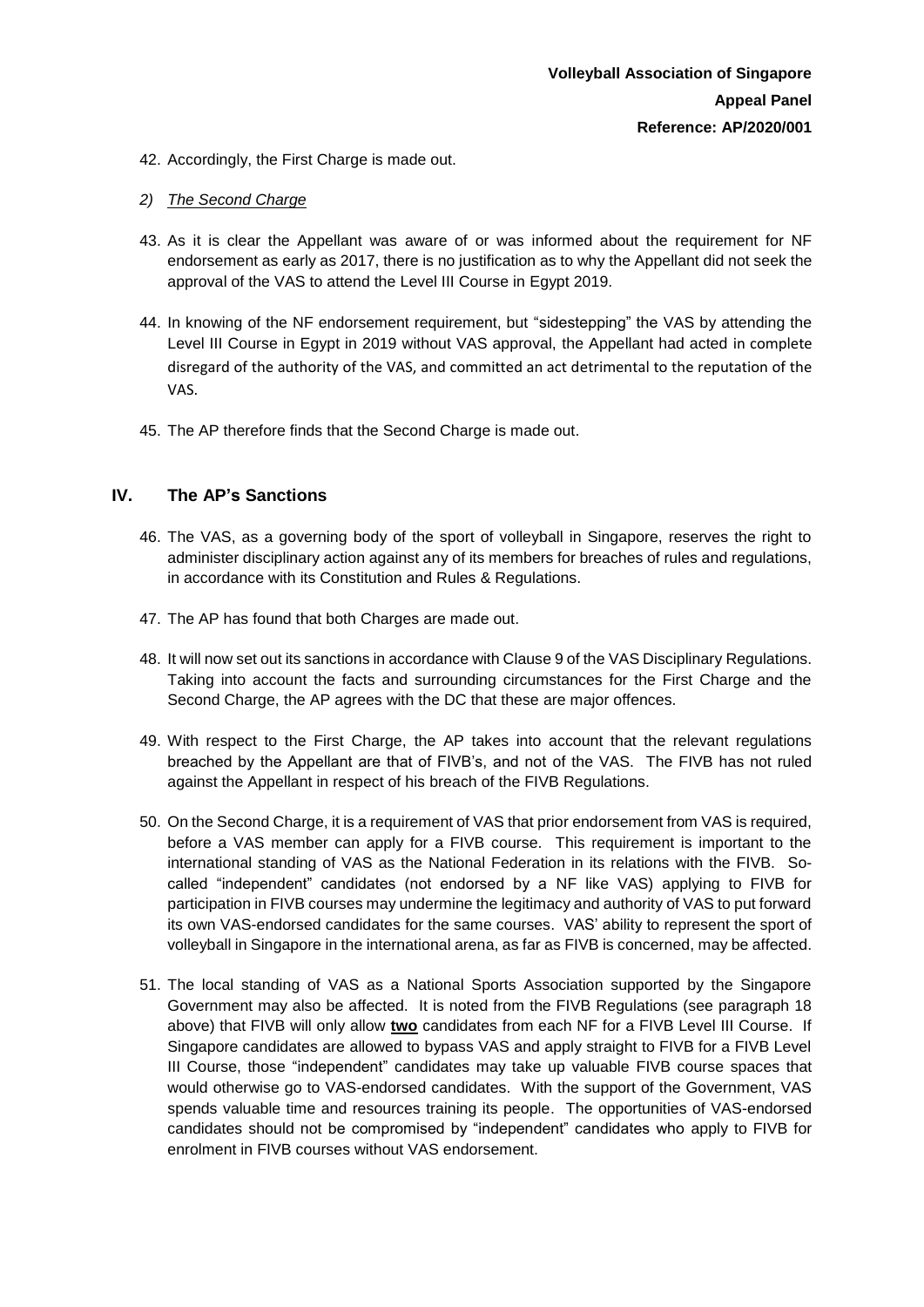# **Volleyball Association of Singapore Appeal Panel Reference: AP/2020/001**

- 52. Having regard to the facts and surrounding circumstances for the First Charge and the Second Charge, the AP will allow the appeal in respect of the First Sanction (to be replaced by a First Revised Sanction) and the Second Sanction (to be replaced by a Second Revised Sanction). The details of the First Revised Sanction and the Second Revised Sanction (collectively, the "**Revised Sanctions**") are set out below at paragraph 59 and summarised briefly below.
- 53. The First Revised Sanction suspends the Appellant's membership rights in VAS for the period of one year from 4 March 2020. During the period of suspension, the Appellant will remain an ordinary member of VAS as an individual. However, he will not be entitled to exercise privileges such as presenting himself as an eligible candidate to run for election as a member of the VAS Council at an Annual General Meeting of VAS (see Clause 8(b) of the Constitution of VAS).
- 54. The Second Revised Sanction prohibits the Appellant from participation, for a period of two (2) years (24 months) with effect from 4 March 2020, in any official activity or events as a player, a coach, a team manager, and/or an instructor of volleyball within the sphere of the VAS. In summary, during this period of suspension, the Appellant personally will not be able to participate in VAS activities like competitions or training activities organized by VAS. However, the Second Revised Sanction does not prohibit the Appellant from participating or coaching activities in volleyball activities that are not organized by VAS.
- 55. In coming to its decision on the sanctions, the AP has taken into account the following factors: (a) the importance of the purposes of the rules breached by the Appellant; (b) the seriousness of the breach of the rules; (c) the impact of the offences to the role and reputation of the VAS in the sphere of volleyball, both internationally and in Singapore.
- 56. The AP has also taken into account the Appellant's conduct in the DC proceedings as well as in the Appeal. It was clear that the Appellant had committed a breach of the VAS requirement to obtain VAS endorsement before registering for the FIVB Level III Course. Yet, when confronted with the breach, the Appellant took positions which, as noted above, were not credible or principled, and possibly untruthful and disingenuous, by claiming he was unaware of the VAS endorsement requirement when the objective evidence shows otherwise. The AP disapproves of such conduct, and agrees with the DC's finding that the Appellant failed to adhere to fundamental principles expected of coaches, i.e. to be honest, principled and honourable.
- 57. The AP also considered the potential effect (if any) of the sanctions on the Appellant's profession, which the Appellant suggested may be affected during the Hearing (see 7:22 to 7:31 of the Hearing). The AP is of the opinion that the revised sanctions which the AP is imposing (the First Revised Sanction and the Second Revised Sanction) would not have a significant or material impact on the Appellant's livelihood.
- 58. According to the Appellant's own CV (attached to the 6 February Letter at page 29), the Appellant is currently a volleyball coach to many Singapore schools, such as Republic Polytechnic. The First Revised Sanction and the Second Revised Sanction will not interfere with the Appellant's provision of volleyball coaching activities to schools, so long as the schools' activities involved are not VAS-organized activities. The Appellant himself is free to participate or be involved in volleyball activities outside those organized by the VAS.